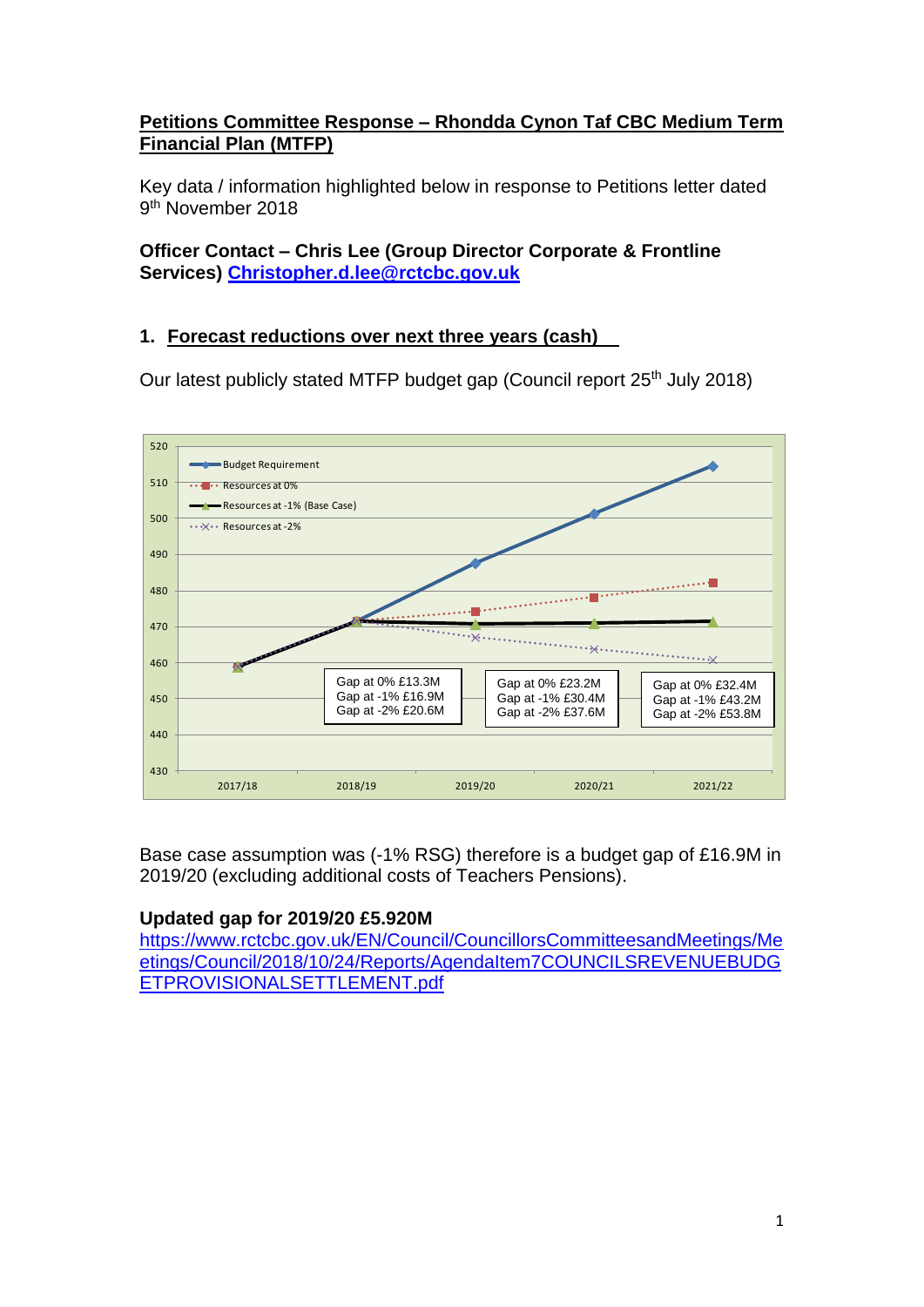## **2. Forecast reductions over next three 3 years**

We have modelled the base on 0%, -1% and -2%.

Refer to chart above for budget gaps at these levels of RSG settlement

Plus or minus a 1% settlement has approximately  $a + / -$  £3.7M impact on the modelled budget gap. It is considered that a settlement level of at least +1% is required to avoid significant and widespread service cuts, acknowledging that to actually fully fund the current modelled cost of services would require a settlement level nearer +3.5%.

#### **3. Key service pressures**

Key pressures factored into our current MTFP include:

- Adult Social Care pressures whilst we implement our transformation plan.
- ALN Reforms and costs
- Living wage / inflationary impacts across wider contracts
- Pupil number increases secondary schools
- Specific grant funding reductions eg DWP and transition to UC
- Waste disposal / recycling costs linked to recycling markets (commodities)

A number of strategies are being adopted in an attempt to transform services including:

- The Council recognises the opportunity to invest in key services and infrastructure;
- Preventative and invest to save eg Leisure longer term more active residents, Highways – lower levels of insurance claims,
- Transformation plans in place across our themes (Independence, Commercialisation, Digital, Preventative, Efficient and Effective) will reduce our cost base in the medium / long term, but time needed to implement and realise the benefits